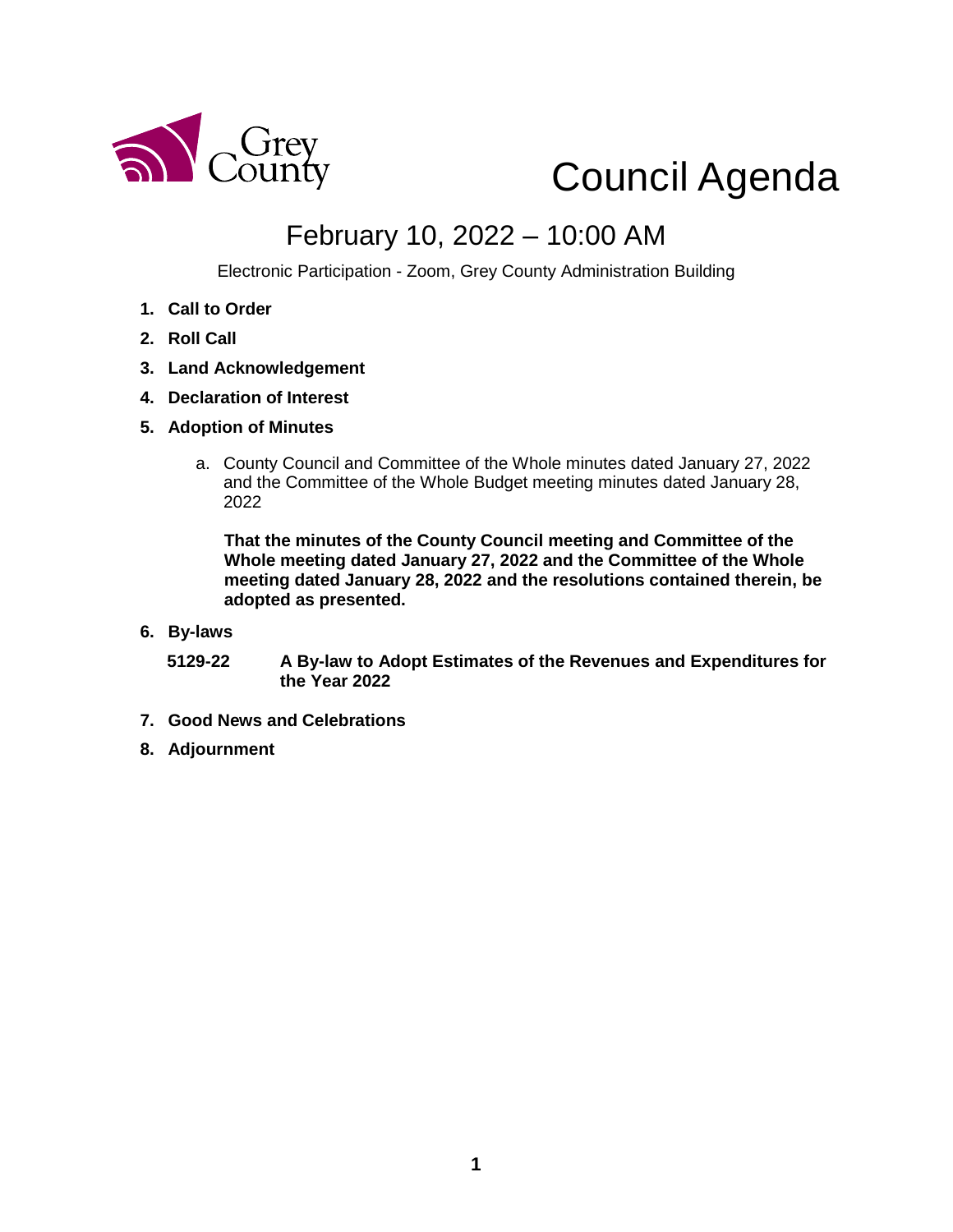

# Council

## January 27, 2022

Grey County Council met at the call of the Warden on the above date at 10:00 AM through Zoom. The Clerk called Council to order and Warden Selwyn Hicks assumed the Chair.

The Roll was called by the Clerk with all members present.

Kim Wingrove, Chief Administrative Officer; Heather Morrison, Clerk; and Tara Warder, Deputy Clerk/Legislative Coordinator were also participating.

The following staff members were participating:

a County

Randy Scherzer, Deputy CAO; Mary Lou Spicer, Director of Finance; Anne Marie Shaw, Director of Community Services; Barbara Fedy, Director of Social Services; Pat Hoy, Director of Transportation Services; Kevin McNab, Director of Paramedic Services; Michael Letourneau, Director of Legal Services-County Solicitor; Jennifer Cornell, Director of Long-Term Care; Savanna Myers, Director of Economic Development, Tourism and Culture; Jennifer Moreau, Director of Human Resources and Jody MacEachern, Senior Manager of Information Technology.

## Land Acknowledgement

We acknowledge with respect, the history, spirituality, and culture of the Anishinaabek, Six Nations of the Grand River, Haudenosaunee, and Wendat-Wyandot-Wyandotte peoples on whose traditional territories we gather and whose ancestors signed Treaties with our ancestors. We recognize also, the Metis and Inuit whose ancestors shared this land and these waters. May we all, as Treaty People, live with respect on this land, and live in peace and friendship with all its diverse peoples.

## Declaration of Interest

There were no disclosures of interest.

## Adoption of Minutes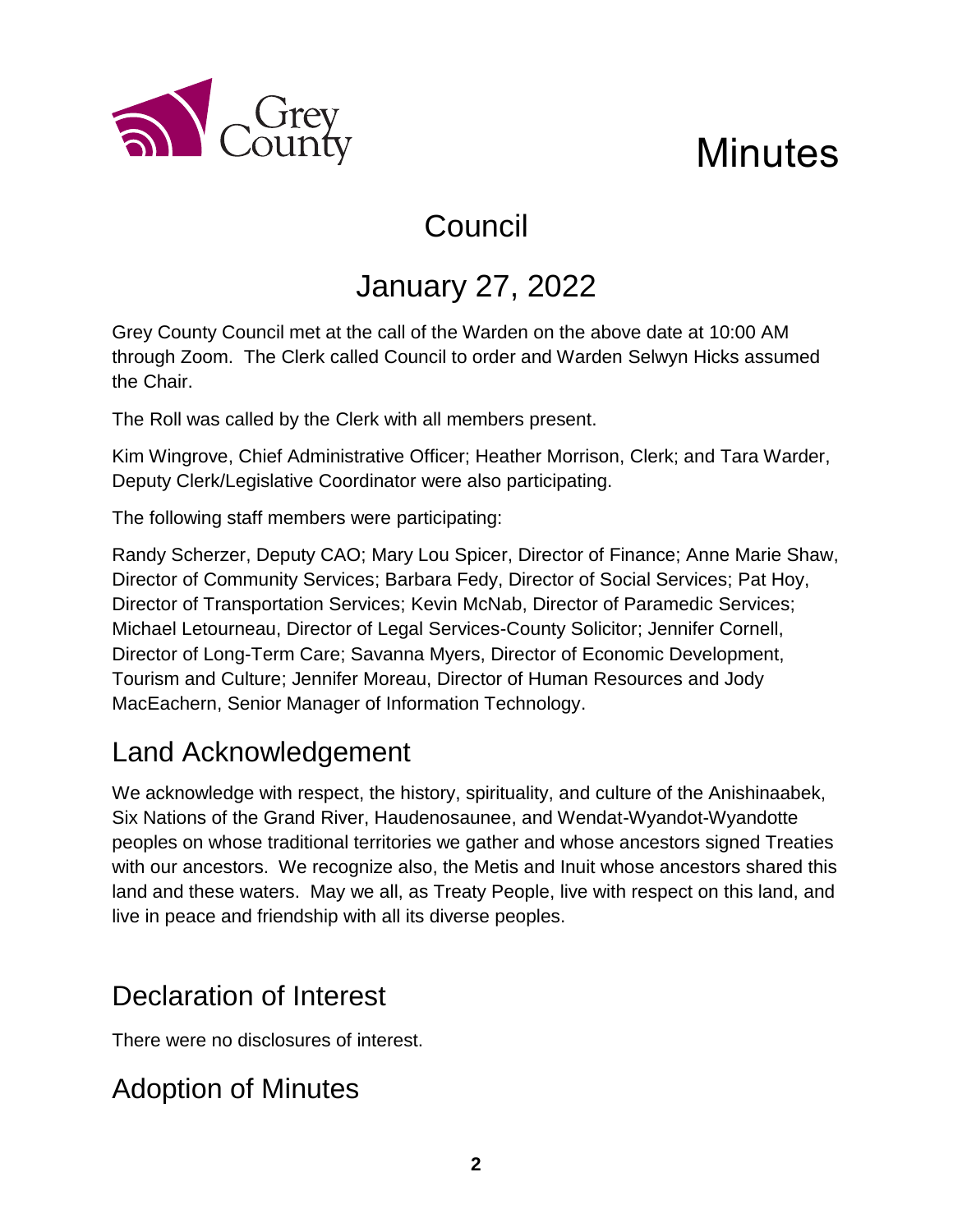*CC15-22* Moved by: Councillor Bordignon Seconded by: Councillor Keaveney

**That the minutes of the County Council meeting and Committee of the Whole meeting dated January 13, 2022 and the resolutions contained therein be adopted as presented.**

Carried

*CC16-22* Moved by: Councillor Robinson Seconded by: Councillor O'Leary

**That the Long Term Care Committee of Management minutes dated January 18, 2022 be adopted as presented; and**

**That the following resolutions contained therein be endorsed:**

- **i. That report LTCR-CM-01-22 regarding a Long-Term Care Operational Report dated October 15 – December 14, 2021 be received for information.**
- **ii. That Report LTCR-CM-02-22 regarding a long term care Covid-19 update be received for information.**
- **iii. That Report LTCR-CM-03-22 titled 2021 Long Term Care Write Off of Uncollectible Accounts be received; and**

**That the recommended write offs in the amount of \$28,701 as outlined in the report be approved.**

Carried

## Good News and Celebrations

Councillor Clumpus noted that Meaford has been the subject of an online article on businessview.com highlighting the business community within Meaford. She then thanked staff on the efforts they have put forward in preparation for Grey County's budget deliberations. Meaford recently went through its budget process and are pleased with the results. With additional funding from the Ontario Community Infrastructure Fund and incorporating the County's levy, the Meaford budget will be coming in under 4%.

Councillor Desai took a moment to thank the many volunteers who maintain recreational trails throughout Grey County for residents and visitors alike. He further noted that Grey Highlands will recognize February as Black History Month.

Councillor Soever noted that the Rural Ontario Municipal Association (ROMA) conference was successful. Six delegations were held and all were well received. He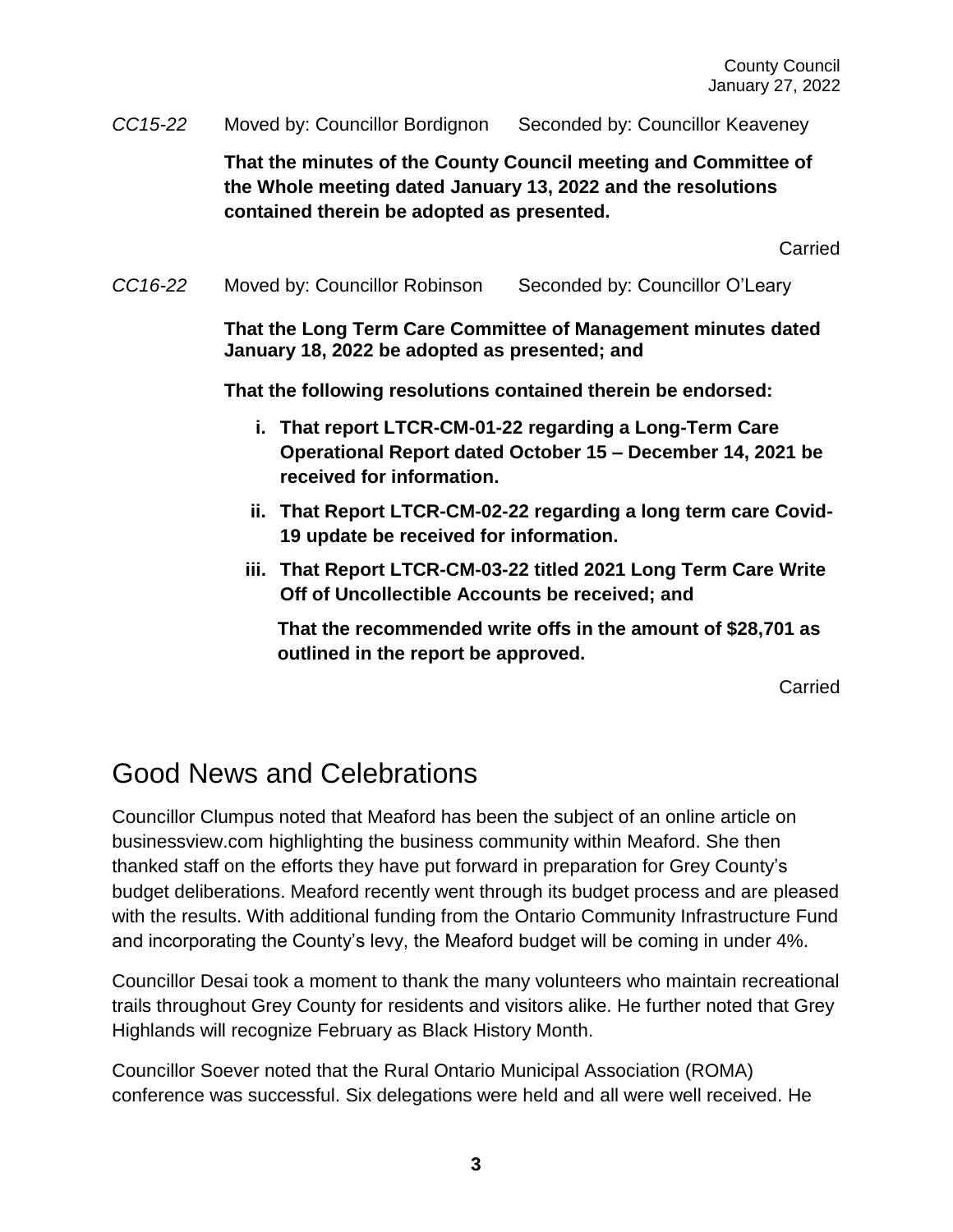thanked all the minsters for the time they dedicated to these delegations. The Town of the Blue Mountains has almost completed its budget deliberations.

Stephanie McMullen addressed County Council to honour the life and contributions of Gilbert Rice. He volunteered at Grey Roots Museum and Archives and was instrumental in preserving the history of Grey County. She highlighted some of the work he did over the course of six decades of volunteering. His legacy will continue to live on at Grey Roots.

Heather Morrison announced that she will be retiring later this year and her last day will be June 17<sup>th</sup>, 2022. The Warden noted Mrs. Morrison's hard work over the course of her career with Grey County. She will be missed by staff and council.

## Adjournment

On motion by Councillors Keaveney and Hutchinson, Council adjourned at 10:16 AM to the call of the Warden.

\_\_\_\_\_\_\_\_\_\_\_\_\_\_\_\_\_\_\_\_\_\_\_\_\_\_\_\_\_\_\_\_\_ \_\_\_\_\_\_\_\_\_\_\_\_\_\_\_\_\_\_\_\_\_\_\_\_\_\_\_\_\_\_

Selwyn Hicks, Warden **Heather Morrison**, Clerk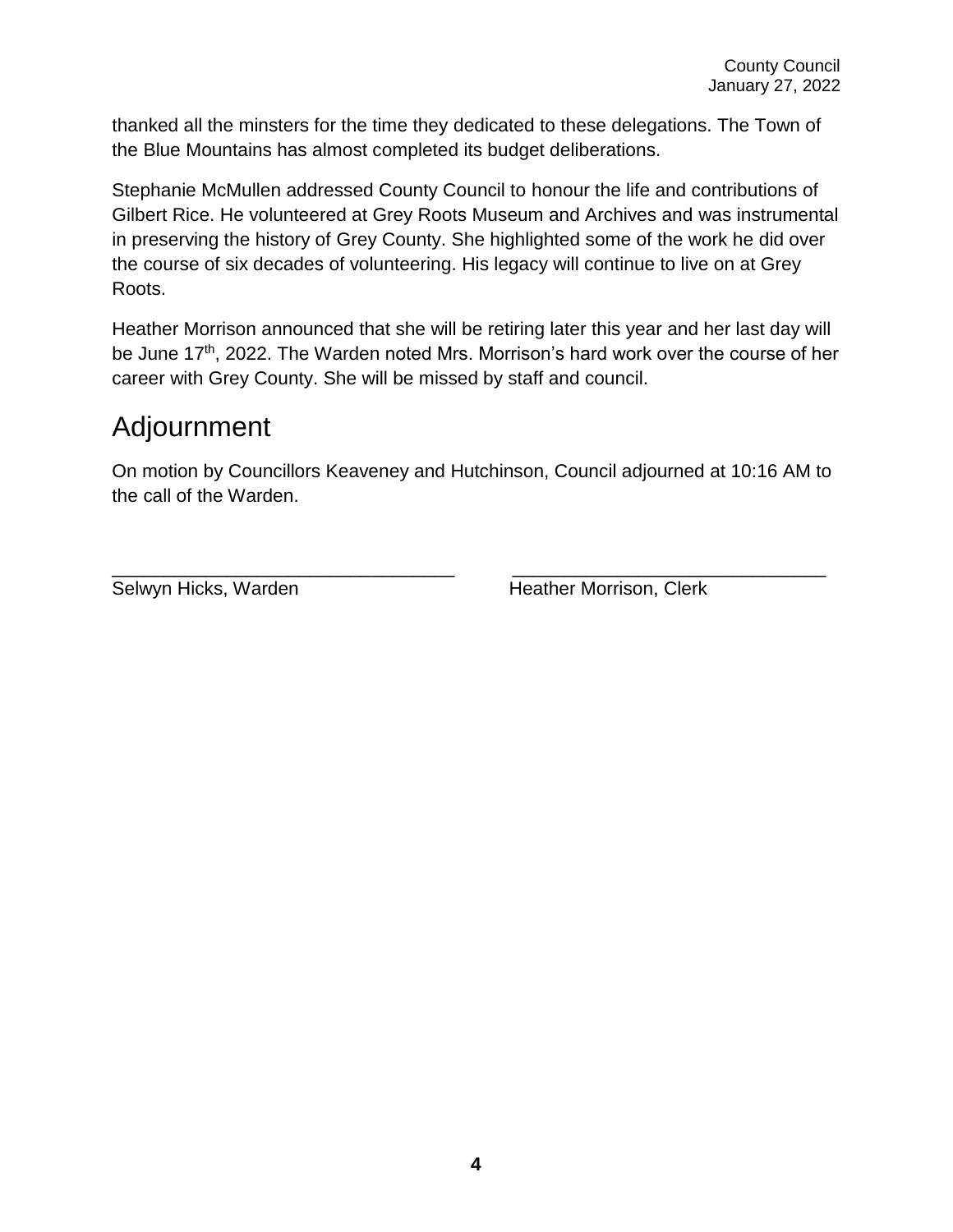

# **Minutes**

# Committee of the Whole January 27, 2022

Grey County Council met on the above date at 10:17 AM through Zoom. Warden Selwyn Hicks assumed the Chair and called the meeting to order with all members present.

## Declaration of Interest

There were no disclosures of interest.

## Business Arising From the Minutes

*CW22-22* Moved by: Councillor Mackey Seconded by: Councillor Burley

**Whereas there is evidence of a significant rise in the prevalence of mental health and substance use disorders across the country; and**

**Whereas access to available resources is critical to supporting those with mental health and substance use disorders; and**

**Whereas the access to treatment resources is not sufficient to meet the demand for them in Grey County;**

**Now Therefore Be It Resolved that a Mental Health and Addictions Task Force be created; and**

**That the Task Force consider:**

- **Who the treatment providers are operating in Grey County, how they are funded and the treatment services they provide.**
- **The provider's assessments of gaps in treatment options, the waitlists for treatments that are available and how these could be addressed.**
- **Appropriate advocacy to different levels of government for increased access and reduction of barriers to mental health and addiction services, ie. policy, funding or other resources necessary to support system enhancements.**
- **Through stakeholder engagement and partnership involvement create a "local response" strategy that identifies immediate and longer term priorities specifically designed to support the development of mental health supports and harm reduction strategies for Grey County residents; and**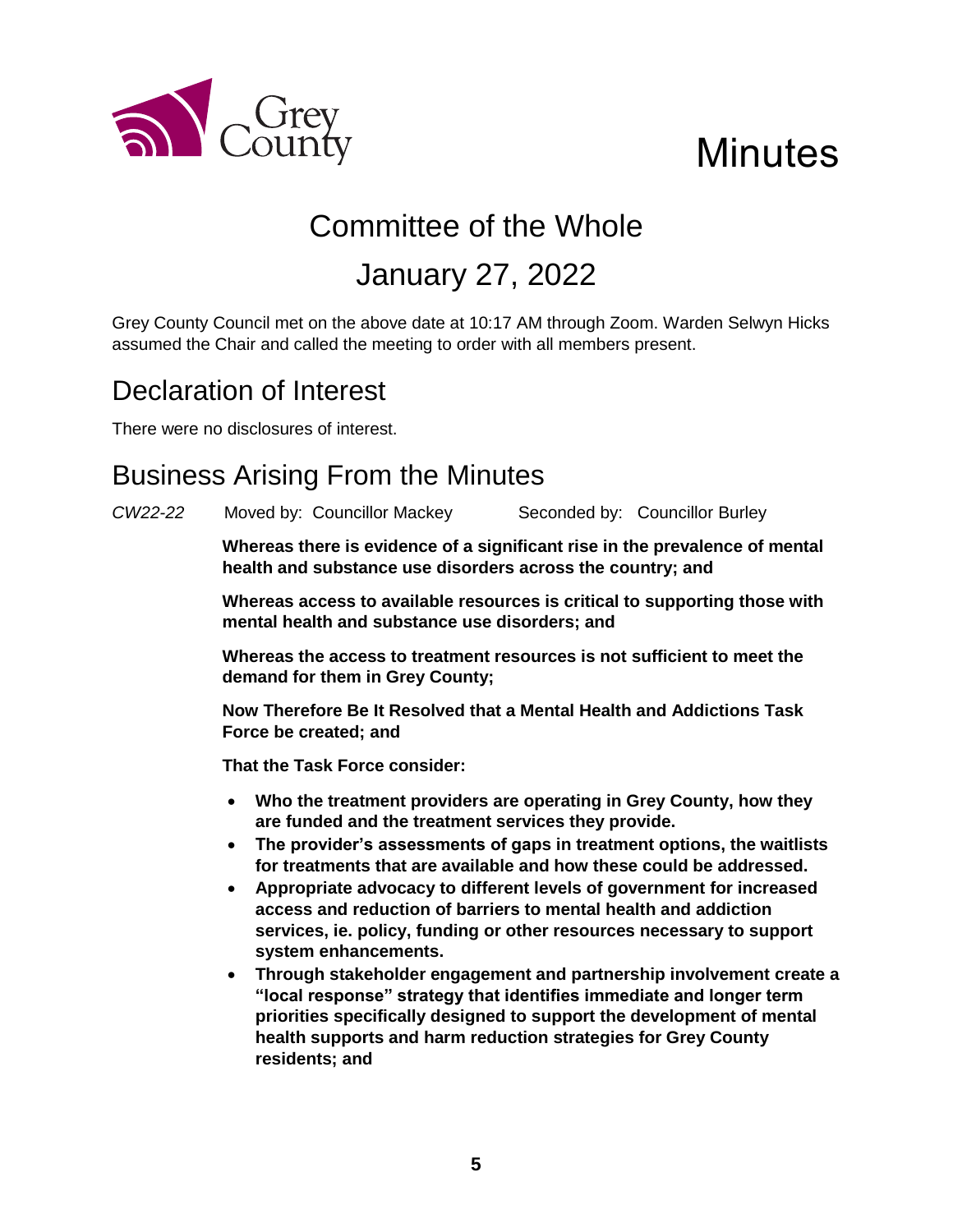#### **That staff be directed to develop a Terms of Reference for consideration by County Council.**

Councillor Mackey requested a recorded vote.

In Favour: S. Mackey 3, B. Gamble 3, D. Burley 6 , S. Carleton 5, P. McQueen 5, A. Desai 5, S. Paterson 3, S. Hicks 3, B. Clumpus 6, S. Keaveney 5, I. Boddy 8, B. O'Leary 8, J. Woodbury 3, B. Milne 3, A. Soever 7, P. Bordignon 6, C. Robinson 6, T. Hutchinson 5.

The motion was Carried unanimously.

## **Delegations**

### Tanya Roberts, Bruce – Grey Community Safety and Well Being Coordinator – Community Safety and Well Being Plan

Ms. Roberts addressed County Council on the Community Safety and Well Being Plan (CSWBP). She provided background information on the Plan, as well as the goal and vision of the initiative. She outlined the social determinants of health and the roles and responsibilities at the county level. The County will act to facilitate the process for regional initiatives or strategies and will support initiatives as identified in the action plans.

The CSWBP Highlights from 2021 were noted. The indicator report was submitted to the Ministry of the Solicitor General in July of 2021. Ms. Roberts then provided an update on Phase 2 of the Plan, being the implementation process.

The Situation Table for Acute Risk (STAR) was highlighted. STAR is governed by the Community Safety and Well Being Plan's Advisory Committee. It holds a critical role in connecting individuals with needed services.

Next steps for 2022 were noted, including plans for each of the action tables and a new communications plan.

Questions from council were addressed. The importance of the action tables were noted. The plan leverages the good work that is already being done.

### Rob Peacock, CEO and John Leckie, Chair – Meaford Hospital Foundation – Update from the Meaford Hospital Foundation

John Leckie and Rob Peacock addressed County Council and gave an update on the Meaford hospital. The hospital provides care to residents of the Municipality of Meaford, the Town of the Blue Mountains and the north-east area of Grey County.

Mr. Peacock provided information on statistics related to the number of discharges, average length of stay and average age of patients in the hospital.

He spoke to the pace at which Meaford and the Town of the Blue Mountains are growing. New medical equipment and capital expenditures are not covered by provincial funding so the local hospitals and communities raise money to purchase this equipment.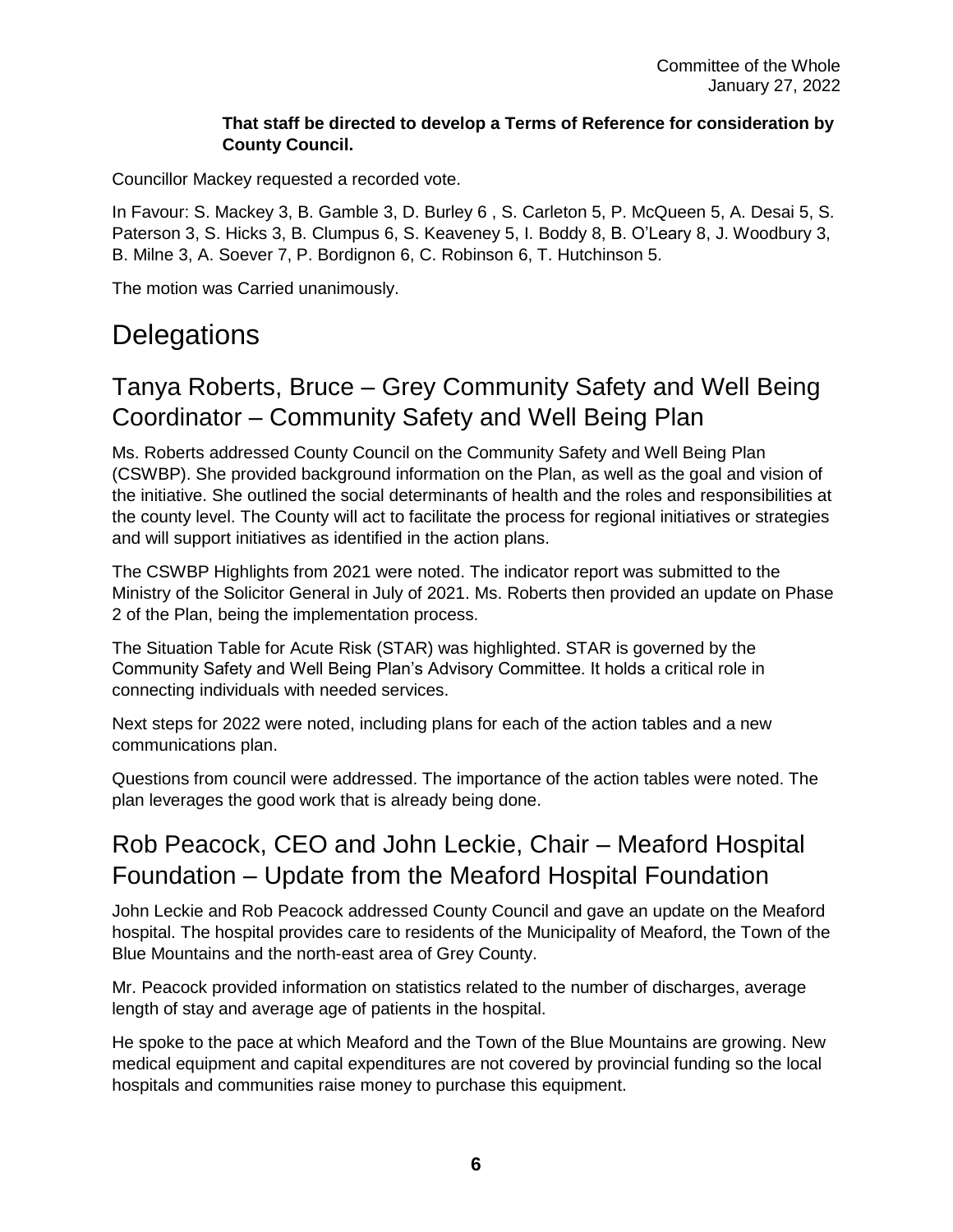He then spoke to the new cataract surgery suite located at the Meaford Hospital.

The Meaford hospital requests Grey County Council consider a \$250,000 commitment over a five year period to assist with purchasing medical equipment.

Council recessed briefly, then reconvened.

## Determination of Items Requiring Separate Discussion

The following items were requested to be removed from the Consent Agenda and moved under Items for Discussion: b. FR-CW-04-22 Quarterly Purchasing Report c. Affordable Housing Task Force minutes dated January 14, 2022

## Consent Agenda

*CW23-22* Moved by: Councillor Carleton Seconded by: Councillor Woodbury

**That the following Consent Agenda items be received; and**

**That staff be authorized to take the actions necessary to give effect to the recommendations in the staff reports; and**

**That the correspondence be supported or received for information as recommended in the consent agenda.** 

- **i. That the correspondence from the Ministry of Municipal Affairs and Housing regarding notification of legislative updates be received for information.**
- **ii. That the Grey County Joint Accessibility Advisory Committee minutes dated January 17, 2022 be adopted as presented; and**

**That the following resolution contained therein be endorsed:**

**a. That the design of the Arthur Street Municipal Parking Lot in the Town of the Blue Mountains be supported as designed.** 

Carried

### Items for Direction and Discussion

SSR-CW-02-22 Community Drug and Alcohol Strategy Presentation Summary Report

*CW24-22* Moved by: Councillor Paterson Seconded by: Councillor O'Leary

**That report SSR-CW-02-22 regarding the Community Drug and Alcohol Strategy Presentation from July 22, 2021 be received; and**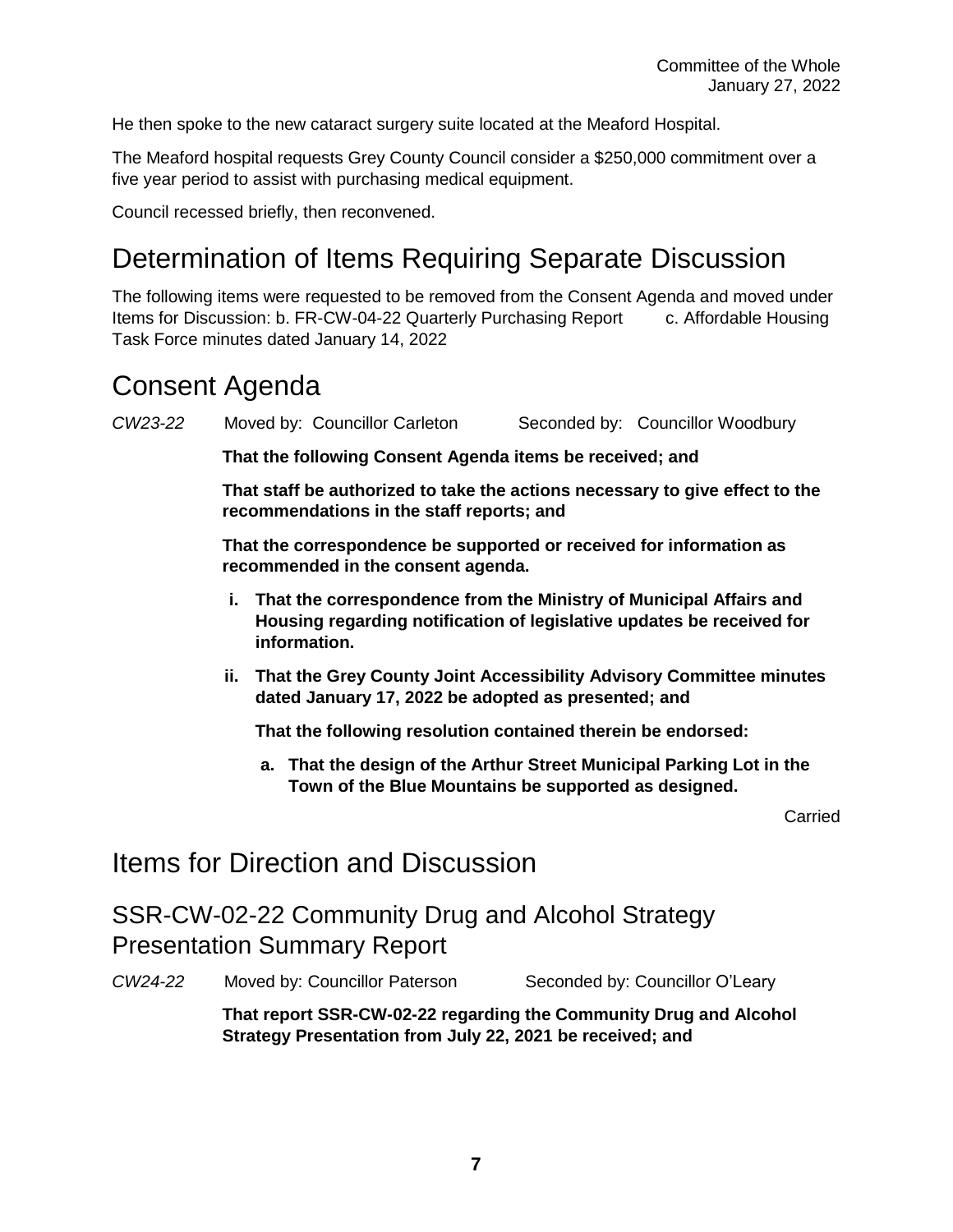**That Grey County Council endorse the identified calls to action through support for on the ground efforts locally, and advocate for policy changes at the Provincial and Federal governments.**

Carried

FR-CW-04-22 Quarterly Purchasing Report Quarter 4 of 2021

CW25-22 Moved by: Councillor Soever Seconded by: Councillor Milne

#### **That Report FR-CW-04-22 Quarterly Purchasing Report Quarter 4 of 2021 be received for information.**

Carried

Councillor Hutchinson left the meeting at this time.

### Affordable Housing Task Force minutes dated January 14, 2022

*CW26-22* Moved by: Councillor McQueen Seconded by: Councillor Burley

**That the Affordable Housing Task Force minutes dated January 14, 2022 be adopted as presented; and**

**That the following resolutions contained therein be endorsed:**

- **i. That Report HDR-AF-02-21 regarding the request for proposal for architectural services for 396 14th Street Owen Sound project be received for information.**
- **ii. That the correspondence and resolution from the County of Huron regarding the homelessness crisis and need for program support be received for information.**

Carried

## Other Business

CAO Wingrove and Council discussed the option of moving back to in person council meetings. It was noted that the hybrid option still exists if members need to participate in a meeting from home. The CAO and Clerk will discuss further and provide an update.

Councillor Desai noted that the Ontario Good Roads Association has postponed its conference until April because of the desire to hold an in-person event. The virtual event last year was cost prohibitive and did not engage people as much as was hoped.

## Notice of Motion

There were not notices of motion.

## Adjournment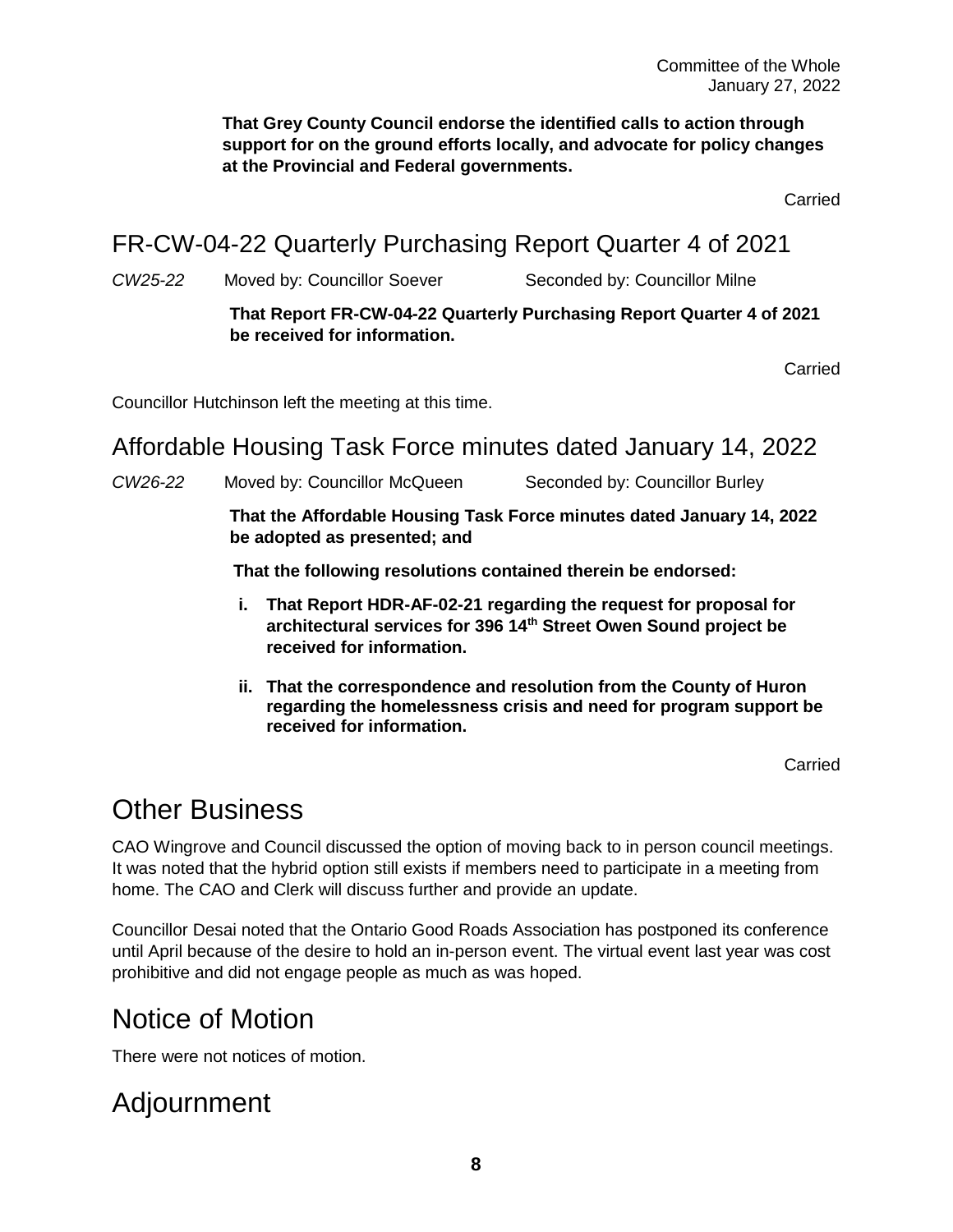On motion of Councillors Burley and Mackey, Committee of the Whole adjourned at 12:34 PM to the call of the Chair.

\_\_\_\_\_\_\_\_\_\_\_\_\_\_\_\_\_\_\_\_\_\_\_\_\_\_\_\_\_\_\_\_\_ \_\_\_\_\_\_\_\_\_\_\_\_\_\_\_\_\_\_\_\_\_\_\_\_\_\_\_\_\_\_\_\_\_\_

Selwyn Hicks, Warden **Heather Morrison**, Clerk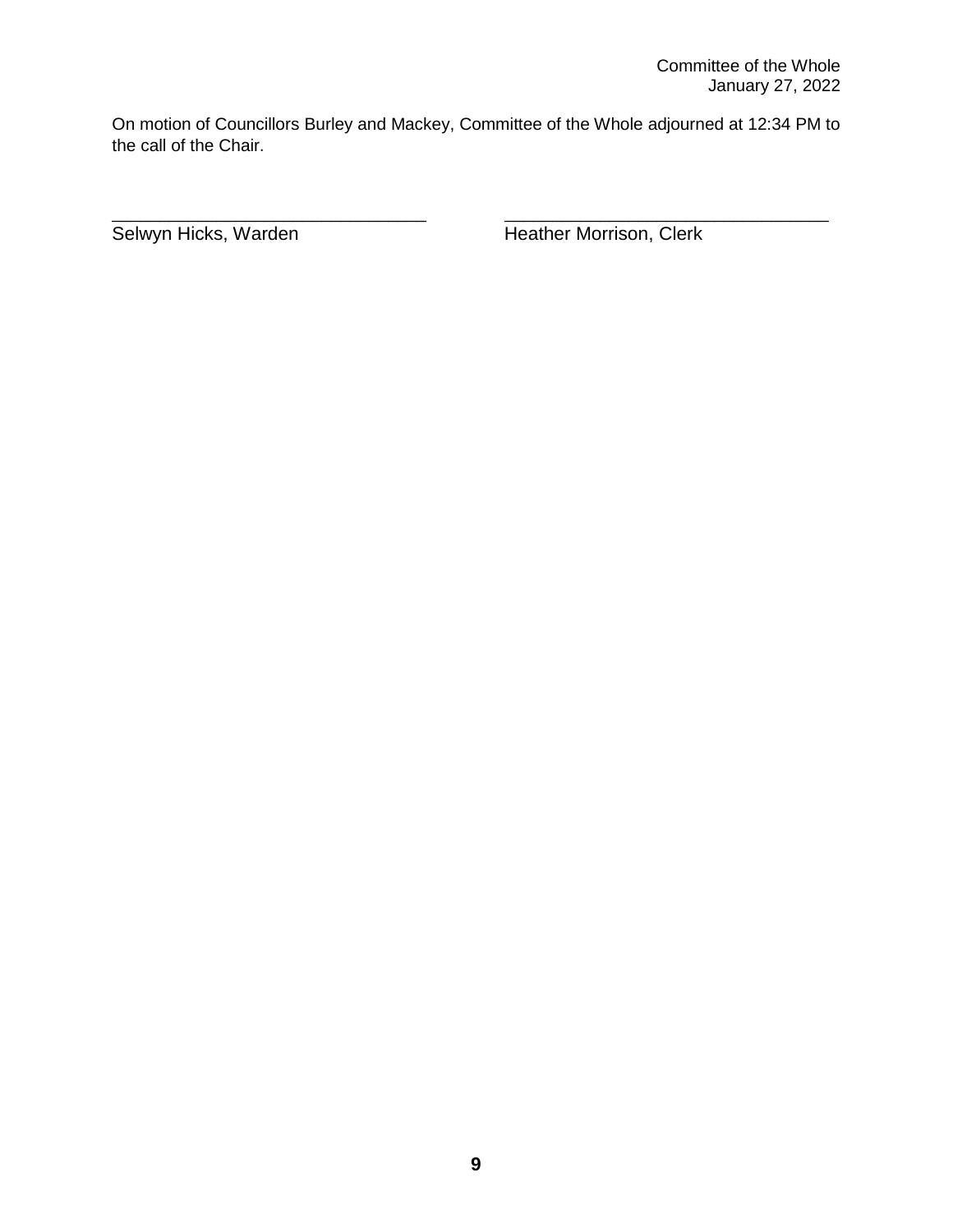

# **Minutes**

# Special Meeting - Committee of the Whole Budget Discussions January 28, 2022

Grey County Council met on the above date at 10:00 AM through electronic means. The Clerk called Committee of the Whole to order and Warden Selwyn Hicks assumed the Chair.

The Roll was called by the Clerk with all members participating.

Kim Wingrove, Chief Administrative Officer; Heather Morrison, Clerk; and Tara Warder, Deputy Clerk/Legislative Coordinator, were also participating.

The following staff members were also participating:

Randy Scherzer, Deputy CAO; Mary Lou Spicer, Director of Finance; Jennifer Cornell, Director of Long Term Care; Barbara Fedy, Director of Social Services; Anne Marie Shaw, Director of Community Services; Pat Hoy, Director of Transportation Services; Savanna Myers, Director of Economic Development, Tourism and Culture; Kevin McNab, Director of Paramedic Services; Michael Letourneau, Director of Legal Services-County Solicitor; Jennifer Moreau, Director of Human Resources and Jody MacEachern, Senior Manager, Information Technology.

Other staff were present as required to speak to specific budget items.

## Declaration of Interest

There were no disclosures of interest.

## Items for Direction and Discussion

### 2022 Budget Overview and Department Presentations

Mary Lou Spicer provided an overview of the proposed 2022 budget. After operating and capital revenues, reserves and capital financing are calculated, \$65.4 million needs to be raised through taxes to maintain and enhance existing services. With projected assessment growth of \$1,184,400 included in County revenue, the net levy increase for 2022 is 2.88%.

Key 2022 proposed investments were highlighted. For 2022, a 1% levy increase is approximately \$635,000.

Councillor McQueen then entered the meeting.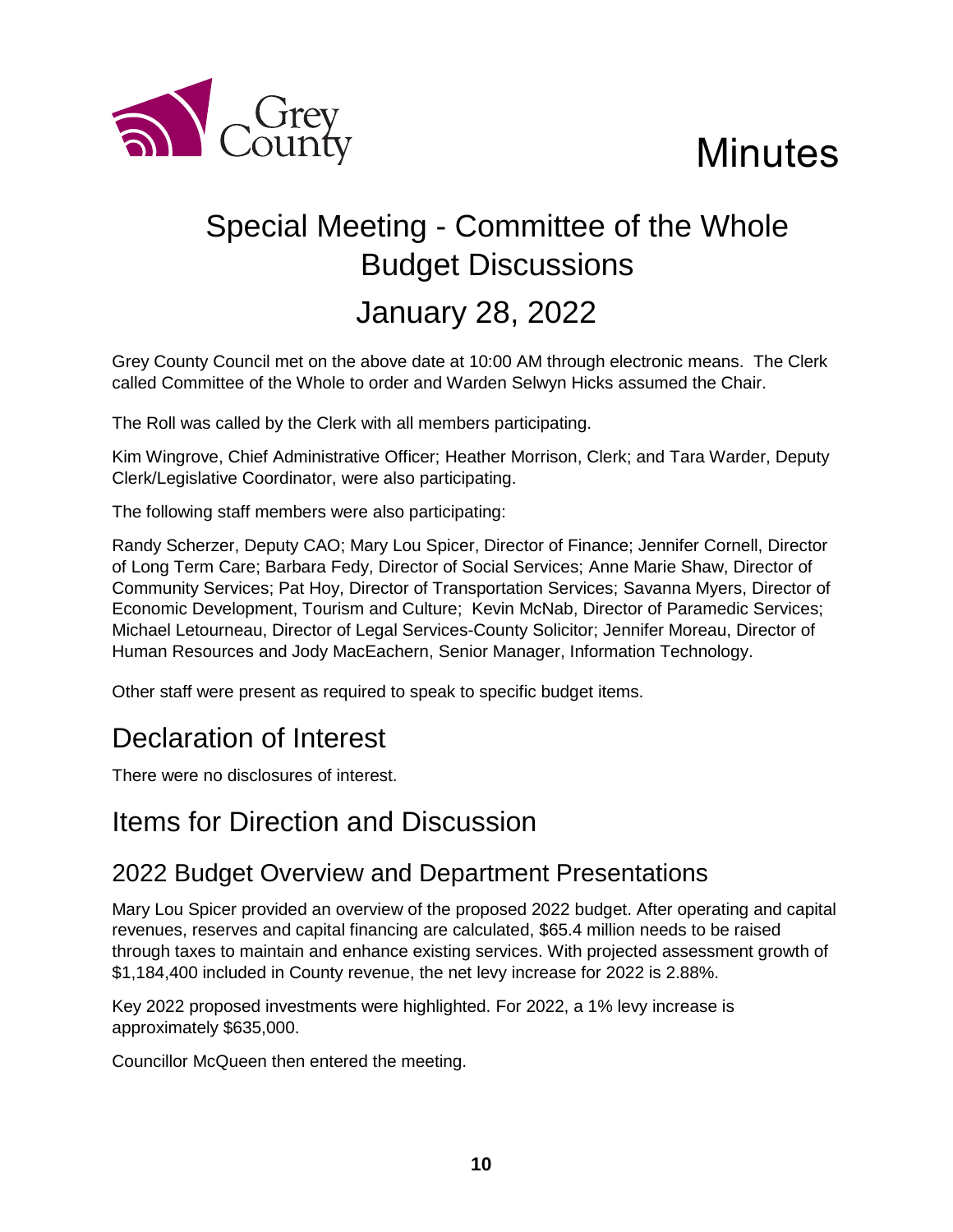Ms. Spicer outlined the increases proposed in each of the functions: Corporate Services requiring an additional \$1,350,700; Human Services (formerly known as Social Services with the Paramedic Services function included) requiring an increase of \$638,600; a Planning and Community Development increase of \$457,300 and a Transportation Services increase of \$569,600.

Questions were addressed regarding the comparison of assessment growth for 2022 as compared to previous years, how many new full time employee (FTE) positions are in this budget, and impacts of external funding sources on the budget. It was noted that projected growth for 2022 is slightly less than in 2021. Net of grants or other funding, there are 11.1 proposed additional FTEs included in the budget. The unexpected loss of five temporary longterm bed licenses had a negative impact on the budget.

Ms. Spicer then introduced the Corporate Services function. It was noted that this function includes a net requirement increase of \$1,350,700 over 2021. Each respective budget was then outlined, including the Council budget, Administration, WSIB and Weekly Indemnity, Information Services, Assessment, County Property, Taxation and Grants, Provincial Offences, and the Grey Bruce Health Unit. The Centre Grey Hospital Campaign, Health Care Initiatives Funding and the Georgian College Marine Emergency Duties Training Centre were also highlighted.

Questions were addressed regarding the payment for MPAC's services while reassessments are on hold, the proposed new records clerk position and proposed paving work at the administration building.

Randy Scherzer and Savanna Myers then presented the Planning and Community Development budget function. This combined function includes a net requirement of \$4,922,800, an increase of \$457,300 over 2021. Detailed budgets were highlighted, including Planning, Agriculture, Trails and Forestry, Economic Development, Tourism and Culture. This portion of the budget formalizes the merger of Economic Development, Tourism and Grey Roots.

Councillor Soever entered the meeting at this time.

Questions were addressed regarding newcomer attraction and retention efforts in Grey County and expected transit ridership projections and planning fees.

An overview of the Human Services function was provided. Human Services includes Ontario Works and Children's Services, Housing, Long-term Care and Paramedic Services. It requires \$26,665,500 for 2022 reflecting an increase of \$638,600 over 2021.

Barb Fedy presented the Ontario Works and Children's Services budgets. Anne Marie Shaw presented the Housing Department budget. Factors that contributed to the budget were highlighted.

Councillor Robinson left the meeting during the presentation of the Social Services budget and then returned.

Council recessed at 12:48 PM and reconvened at 1:50 PM.

Jennifer Cornell and Kevin McNab outlined their department's respective budgets and factors that contributed to the proposed increases.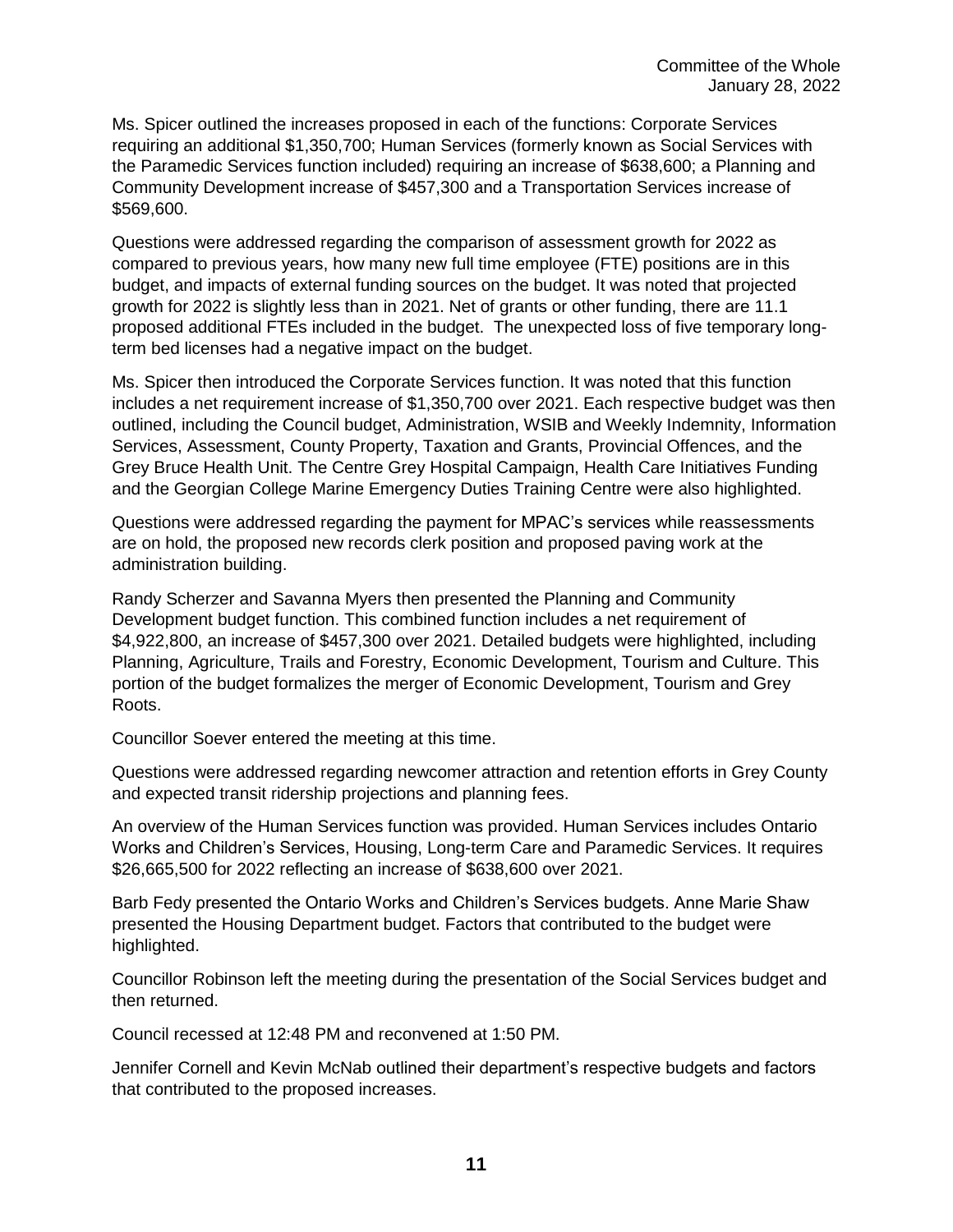Councillor Hutchinson left the meeting during the presentation of the Paramedic Services budget.

Questions were addressed regarding the national child care plan.

Pay Hoy then spoke to the Transportation Services function which has a net requirement of \$21,555,400. This is an increase of \$569,600 over 2021. Planned projects for 2022 were then highlighted.

Questions were addressed regarding the possibility of purchasing less than a full-sized pickup truck in order to save on fuel. It was noted that staff are looking at this option. Further questions regarding use of salt, road transfers, reserves, and patrol D costs were addressed. Mr. Hoy spoke to the status of the Grey Road 19 and 21 intersection. It is moving forward and matters related to the water booster station, moving utilities and land acquisitions are ongoing. The roundabout at Grey Road 4 and Grey Road 3 is nearing the final design stage.

Mary Lou Spicer then provided an overview of the status of the reserve accounts.

Councillor Hutchinson returned at this time.

Discussion occurred on the importance of ensuring that assessment growth is being captured in a timely manner. It was noted that Finance staff will collaborate with the local treasurers to see if anything further can be done to support one another on this and ensure consistency and fairness.

*CW27-22* Moved by: Councillor O'Leary Seconded by: Councillor Desai

**That the 2022 proposed budget be adopted as presented by proposing a levy increase of 2.88%; and**

**That a By-law be brought forward to adopt the Estimates of Revenues and Expenditures for the Year 2022 requiring a total to be raised from taxation in 2022 of \$65,359,000.**

Carried

## Other Business

There was no other business.

## Adjournment

On motion of Councillors Milne and Gamble, Committee of the Whole adjourned at 3:07 PM to the call of the Chair.

\_\_\_\_\_\_\_\_\_\_\_\_\_\_\_\_\_\_\_\_\_\_\_\_\_\_\_\_\_\_\_\_\_ \_\_\_\_\_\_\_\_\_\_\_\_\_\_\_\_\_\_\_\_\_\_\_\_\_\_\_\_\_\_\_\_\_\_

Selwyn Hicks, Warden **Heather Morrison**, Clerk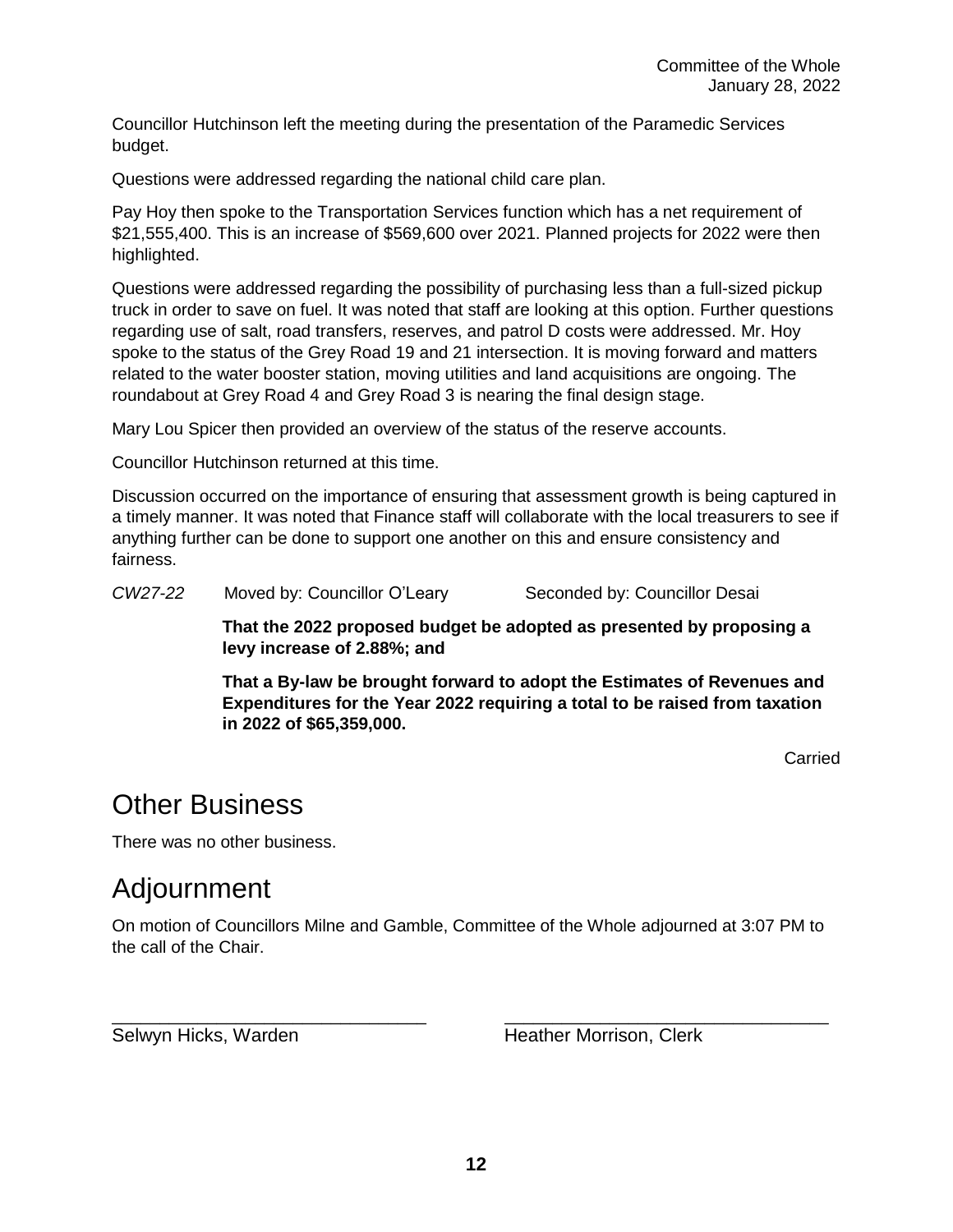# Corporation of the County of Grey By-Law 5129-22

### A By-law to Adopt Estimates of the Revenues and Expenditures for the Year 2022

WHEREAS in accordance with Section 289 of the *Municipal Act*, S.O. 2001, c.25 as amended, Council has considered the sums required during the year for County purposes;

AND WHEREAS it is now necessary to adopt the estimates of revenues and expenditures;

NOW THEREFORE BE IT RESOLVED THAT THE COUNCIL OF THE CORPORATION OF THE COUNTY OF GREY HEREBY ENACTS AS FOLLOWS:

1. The current estimates of revenues and expenditures for the County of Grey are hereby adopted as set out in Schedule 'A' attached hereto.

\_\_\_\_\_\_\_\_\_\_\_\_\_\_\_\_\_\_\_\_\_\_\_\_\_\_\_ \_\_\_\_\_\_\_\_\_\_\_\_\_\_\_\_\_\_\_\_\_\_\_\_\_\_\_\_\_\_

2. Schedule 'A' attached hereto forms and becomes part of this By-law.

ENACTED AND PASSED this  $10<sup>th</sup>$  day of February, 2022.

WARDEN: Selwyn Hicks DEPUTY CLERK: Tara Warder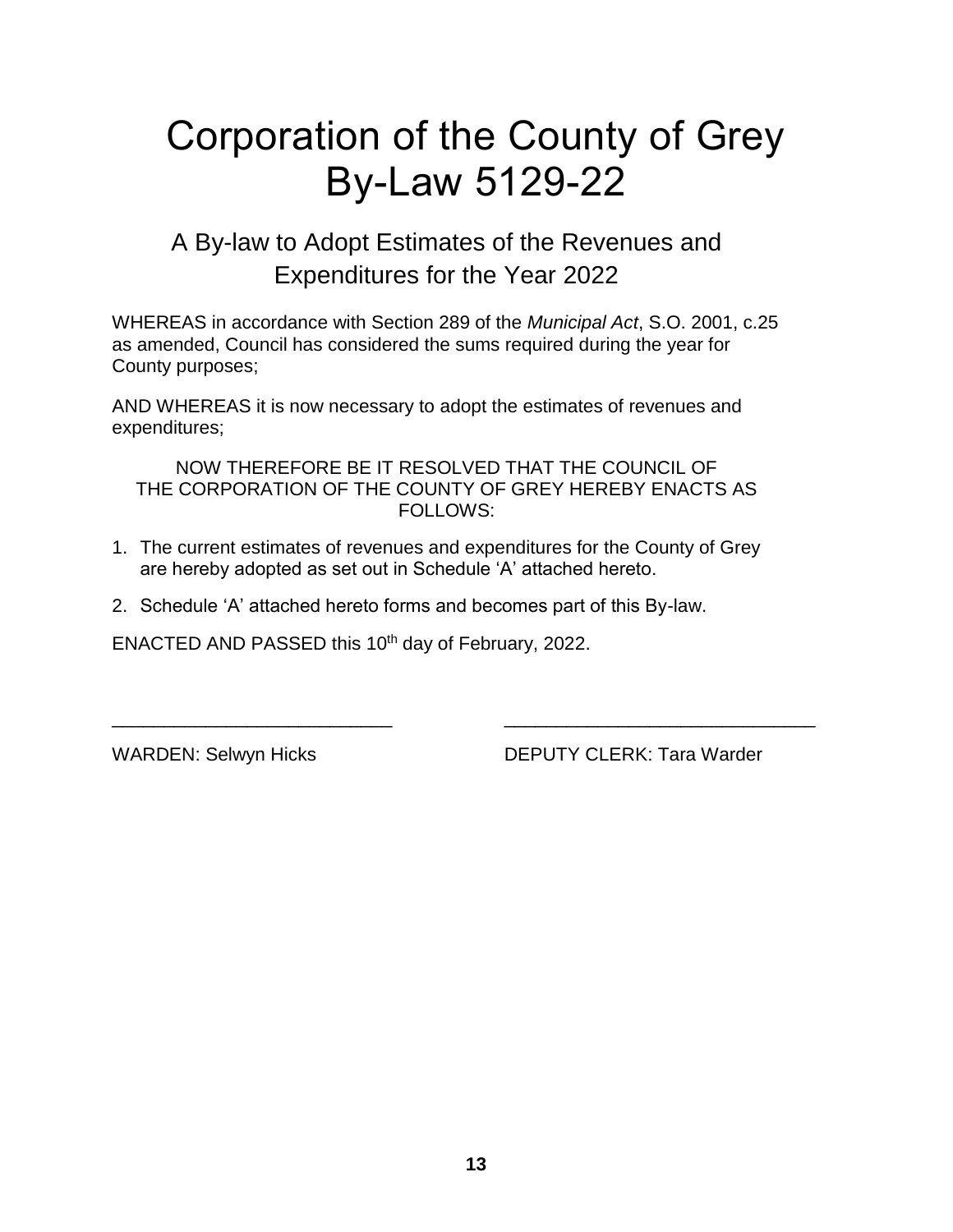

By-Law 5129-22

|                                        | 2021                                  |                                     |                     |                                       |                                     |                     |                          |
|----------------------------------------|---------------------------------------|-------------------------------------|---------------------|---------------------------------------|-------------------------------------|---------------------|--------------------------|
|                                        | <b>BUDGETS</b>                        |                                     |                     |                                       | <b>Change</b>                       |                     |                          |
|                                        |                                       |                                     | <b>Combined</b>     | <b>Operating</b>                      | <b>Capital</b>                      | <b>Combined</b>     | 22 Levy to 21            |
| <b>Corporate Services</b>              | <b>Net Operating</b><br><b>Budget</b> | <b>Net Capital</b><br><b>Budget</b> | <b>Net Tax Levy</b> | <b>Net Operating</b><br><b>Budget</b> | <b>Net Capital</b><br><b>Budget</b> | <b>Net Tax Levy</b> | Increase /<br>(Decrease) |
| Council                                | \$779,200                             | \$0                                 | \$779,200           | \$843,900                             | \$0                                 | \$843,900           | \$64,700                 |
| <b>Administration Departments</b>      | \$5,527,000                           | \$251,900                           | \$5,778,900         | \$6,412,500                           | \$301,600                           | \$6,714,100         | \$935,200                |
| Workers Comp & Wkly Indem. Self Ins.   | \$0                                   | \$0                                 | \$0                 | \$0                                   | \$0                                 | \$0                 | \$0                      |
| <b>Information Systems</b>             | \$0                                   | \$0                                 | \$0                 | \$0                                   | \$0                                 | \$0                 | \$0                      |
| Assessment (MPAC)                      | \$1,885,000                           | \$0                                 | \$1,885,000         | \$1,885,000                           | \$0                                 | \$1,885,000         | \$0                      |
| <b>Provincial Offences</b>             | (\$408,900)                           | \$0                                 | (\$408,900)         | (\$200,000)                           | \$0                                 | ( \$200,000)        | \$208,900                |
| Property                               | \$267,800                             | \$791,700                           | \$1,059,500         | \$275,000                             | \$793,400                           | \$1,068,400         | \$8,900                  |
| <b>Taxation and Other</b>              | (\$360,800)                           | \$0                                 | (\$360,800)         | (\$396,300)                           | \$0                                 | $($ \$396,300)      | (\$35,500)               |
| <b>Sub Total</b>                       | \$7,689,300                           | \$1,043,600                         | \$8,732,900         | \$8,820,100                           | \$1,095,000                         | \$9,915,100         | \$1,182,200              |
|                                        |                                       |                                     |                     |                                       |                                     |                     |                          |
| <b>Health Unit</b>                     | \$1,632,600                           | \$0                                 | \$1,632,600         | \$1,632,600                           | \$0                                 | \$1,632,600         | \$0                      |
| Hospital Grants & Health Care Funding  | \$299,100                             | \$0                                 | \$299,100           | \$467,600                             | \$0                                 | \$467,600           | \$168,500                |
| Georgian College - MED Training Centre | \$200,000                             | \$0                                 | \$200,000           | \$200,000                             | \$0                                 | \$200,000           | \$0                      |
| <b>Sub Total</b>                       | \$2,131,700                           | \$0                                 | \$2,131,700         | \$2,300,200                           | \$0                                 | \$2,300,200         | \$168,500                |
| <b>Total Corporate Services</b>        | \$9,821,000                           | \$1,043,600                         | \$10,864,600        | \$11,120,300                          | \$1,095,000                         | \$12,215,300        | \$1,350,700              |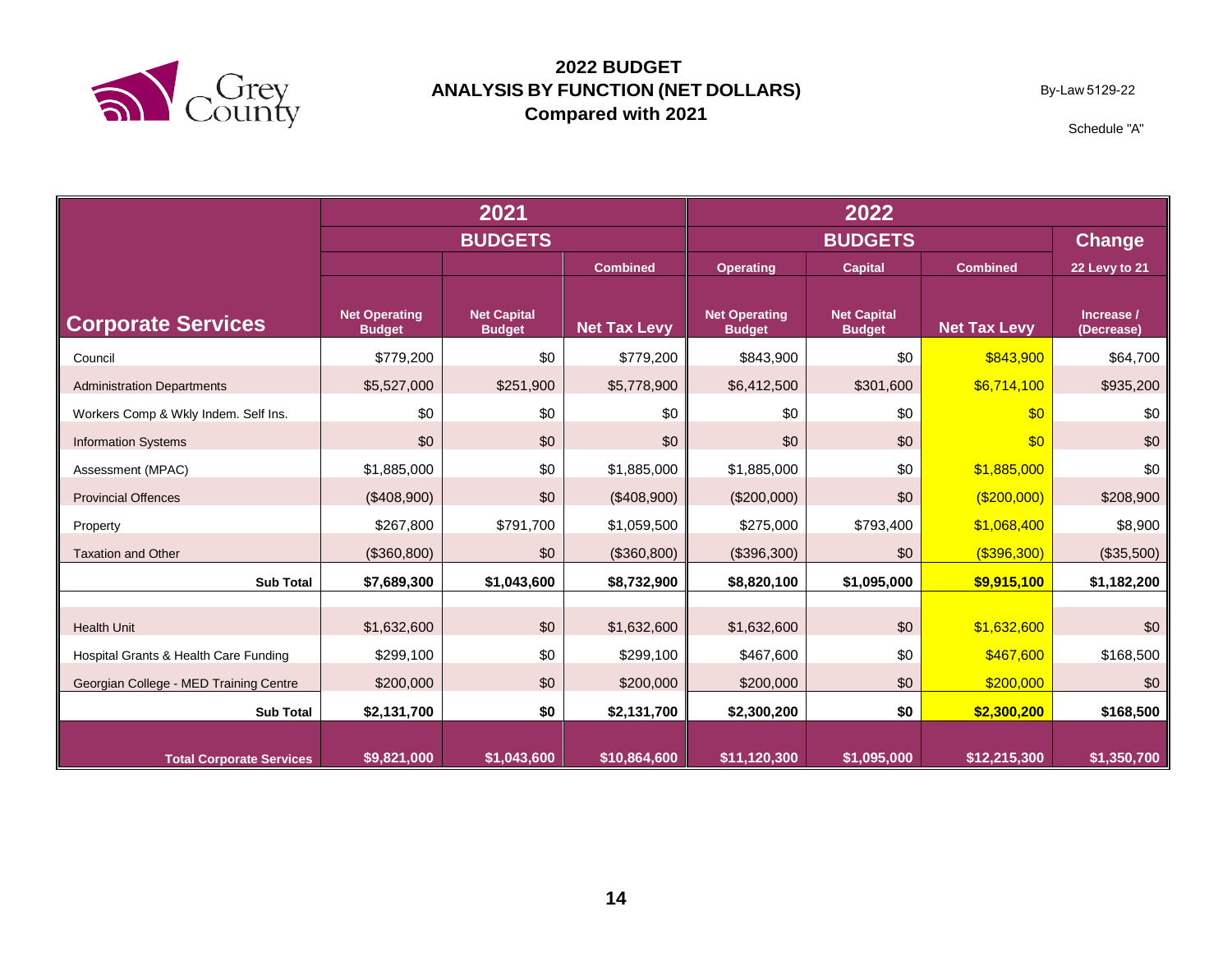

By-Law 5129-22

|                                                                                                                                    | 2021                                  |                                     |                     | 2022                                  |                                     |                     |                          |
|------------------------------------------------------------------------------------------------------------------------------------|---------------------------------------|-------------------------------------|---------------------|---------------------------------------|-------------------------------------|---------------------|--------------------------|
|                                                                                                                                    | <b>BUDGETS</b>                        |                                     |                     |                                       | <b>Change</b>                       |                     |                          |
|                                                                                                                                    |                                       |                                     | <b>Combined</b>     | <b>Operating</b>                      | <b>Capital</b>                      | <b>Combined</b>     | 22 Levy to 21            |
| <b>PLANNING &amp;</b>                                                                                                              |                                       |                                     |                     |                                       |                                     |                     |                          |
| <b>COMMUNITY</b>                                                                                                                   |                                       |                                     |                     |                                       |                                     |                     |                          |
| <b>DEVELOPMENT</b><br><b>FUNCTION</b>                                                                                              | <b>Net Operating</b><br><b>Budget</b> | <b>Net Capital</b><br><b>Budget</b> | <b>Net Tax Levy</b> | <b>Net Operating</b><br><b>Budget</b> | <b>Net Capital</b><br><b>Budget</b> | <b>Net Tax Levy</b> | Increase /<br>(Decrease) |
| <b>PLANNING, AGRICULTURE,</b><br><b>FORESTRY &amp; TRAILS, ECONOMIC</b><br><b>DEVELOPMENT, TOURISM, &amp; GREY</b><br><b>ROOTS</b> |                                       |                                     |                     |                                       |                                     |                     |                          |
| Planning & Studies                                                                                                                 | \$808,200                             | \$18,200                            | \$826,400           | \$961,600                             | \$50,000                            | \$1,011,600         | \$185,200                |
| Agriculture                                                                                                                        | \$155,100                             | \$0                                 | \$155,100           | \$166,800                             | \$0                                 | \$166,800           | \$11,700                 |
| Forestry & Trails                                                                                                                  | \$111,500                             | \$78,000                            | \$189,500           | \$145,600                             | \$100,000                           | \$245,600           | \$56,100                 |
| Economic Development & Tourism                                                                                                     | \$1,286,400                           | \$206,100                           | \$1,492,500         | \$1,463,900                           | \$206,000                           | \$1,669,900         | \$177,400                |
| <b>Grey Roots</b>                                                                                                                  | \$1,532,500                           | \$269,500                           | \$1,802,000         | \$1,568,800                           | \$260,100                           | \$1,828,900         | \$26,900                 |
| <b>Total Planning &amp; Community</b><br><b>Development</b>                                                                        | \$3,893,700                           | \$571,800                           | \$4,465,500         | \$4,306,700                           | \$616,100                           | \$4,922,800         | \$457,300                |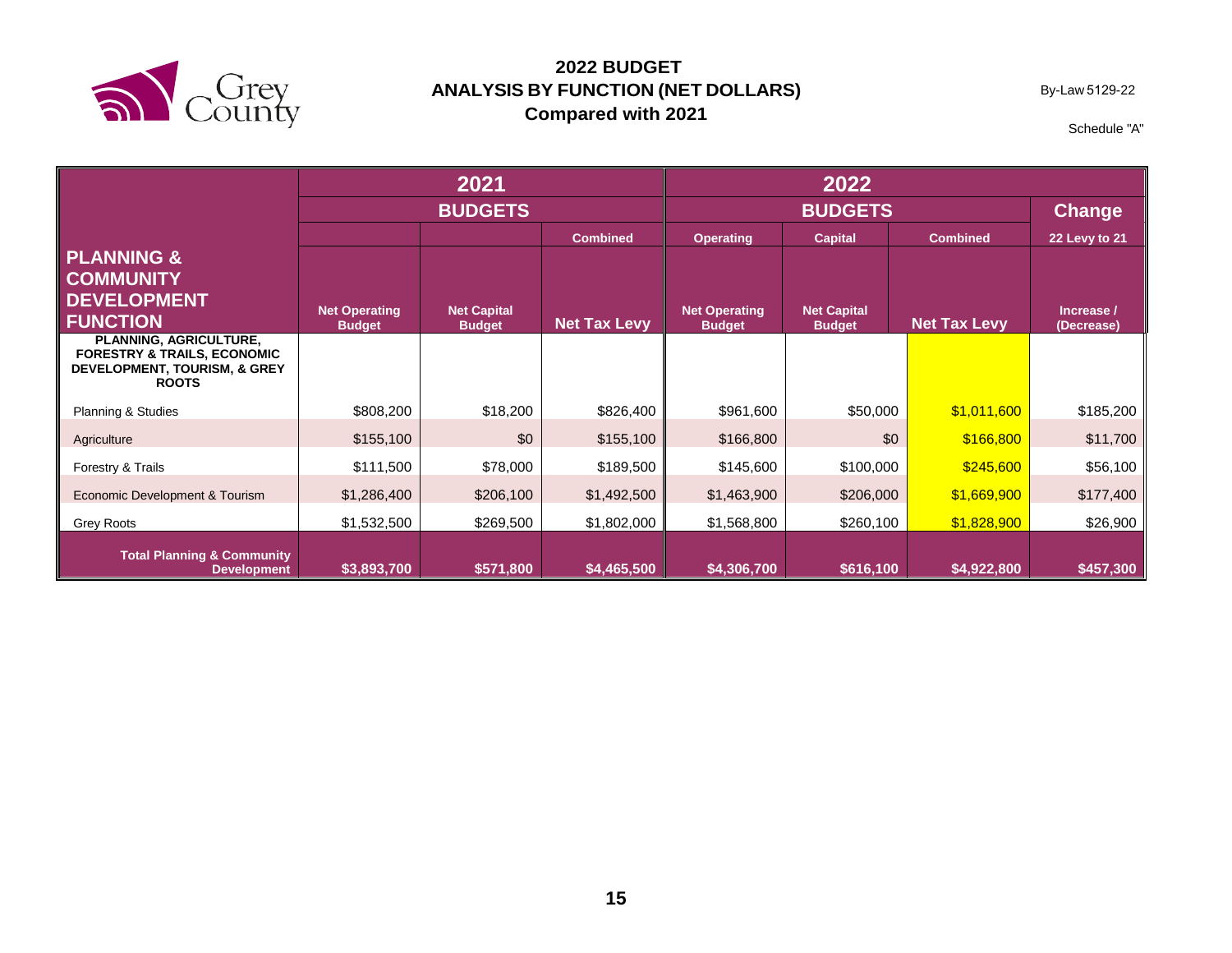

By-Law 5129-22

|                                                        | 2021<br><b>BUDGETS</b>                |                                     |                     | 2022<br><b>BUDGETS</b>                |                                     |                     | <b>Change</b>            |
|--------------------------------------------------------|---------------------------------------|-------------------------------------|---------------------|---------------------------------------|-------------------------------------|---------------------|--------------------------|
|                                                        |                                       |                                     | <b>Combined</b>     | <b>Operating</b>                      | <b>Capital</b>                      | <b>Combined</b>     | 22 Levy to 21            |
| <b>Human Services</b>                                  | <b>Net Operating</b><br><b>Budget</b> | <b>Net Capital</b><br><b>Budget</b> | <b>Net Tax Levy</b> | <b>Net Operating</b><br><b>Budget</b> | <b>Net Capital</b><br><b>Budget</b> | <b>Net Tax Levy</b> | Increase /<br>(Decrease) |
| <b>Ontario Works &amp; Child Care</b>                  |                                       |                                     |                     |                                       |                                     |                     |                          |
| Social Assistance                                      | \$61,800                              | \$0                                 | \$61,800            | \$71,100                              | \$0                                 | \$71,100            | \$9,300                  |
| <b>Community Homelessness Prevention</b><br>Initiative | \$0                                   | \$0                                 | \$0                 | \$0                                   | \$0                                 | \$0                 | \$0                      |
| <b>Ontario Works Administration</b>                    | \$1,289,200                           | \$0                                 | \$1,289,200         | \$1,301,300                           | \$0                                 | \$1,301,300         | \$12,100                 |
| <b>Ontario Works</b>                                   | \$499,600                             | \$0                                 | \$499,600           | \$583,400                             | \$0                                 | \$583,400           | \$83,800                 |
| <b>Children's Services</b>                             | \$1,134,300                           | \$0                                 | \$1,134,300         | \$1,134,500                           | \$0                                 | \$1,134,500         | \$200                    |
| <b>County Social Initiatives</b>                       | \$291,900                             | \$0                                 | \$291,900           | \$263,900                             | \$0                                 | \$263,900           | (\$28,000)               |
| <b>Sub Total</b>                                       | \$3,276,800                           | \$0                                 | \$3,276,800         | \$3,354,200                           | \$0                                 | \$3,354,200         | \$77,400                 |
| <b>Housing</b>                                         |                                       |                                     |                     |                                       |                                     |                     |                          |
| Housing                                                | \$5,867,800                           | \$1,924,800                         | \$7,792,600         | \$5,939,200                           | \$1,931,900                         | \$7,871,100         | \$78,500                 |
| <b>Sub Total</b>                                       | \$5,867,800                           | \$1,924,800                         | \$7,792,600         | \$5,939,200                           | \$1,931,900                         | \$7,871,100         | \$78,500                 |
| <b>Paramedic Services</b><br><b>Paramedic Services</b> | \$7,383,600                           | \$115,300                           | \$7,498,900         | \$7,660,000                           | \$137,700                           | \$7,797,700         | \$298,800                |
| <b>Sub Total</b>                                       | \$7,383,600                           | \$115,300                           | \$7,498,900         | \$7,660,000                           | \$137,700                           | \$7,797,700         | \$298,800                |
| Long Term Care                                         |                                       |                                     |                     |                                       |                                     |                     |                          |
| Long Term Care Administration                          | \$0                                   | \$0                                 | \$0                 | \$0                                   | \$0                                 | \$0                 | \$0                      |
| <b>Grey Gables</b>                                     | \$1,578,500                           | \$293,300                           | \$1,871,800         | \$1,678,000                           | \$193,800                           | \$1,871,800         | \$0                      |
| Lee Manor                                              | \$1,924,800                           | \$228,000                           | \$2,152,800         | \$2,091,800                           | \$164,700                           | \$2,256,500         | \$103,700                |
| <b>Rockwood Terrace</b>                                | \$1,771,300                           | \$301,700                           | \$2,073,000         | \$2,007,600                           | \$145,600                           | \$2,153,200         | \$80,200                 |
| Long Term Care Redevelopment                           | \$0                                   | \$1,361,000                         | \$1,361,000         | \$0                                   | \$1,361,000                         | \$1,361,000         | \$0                      |
| Sub Total Long Term Care                               | \$5,274,600                           | \$2,184,000                         | \$7,458,600         | \$5,777,400                           | \$1,865,100                         | \$7,642,500         | \$183,900                |
| <b>Total Human Services</b>                            | \$21,802,800                          | \$4,224,100                         | \$26,026,900        | \$22,730,800                          | \$3,934,700                         | \$26,665,500        | \$638,600                |